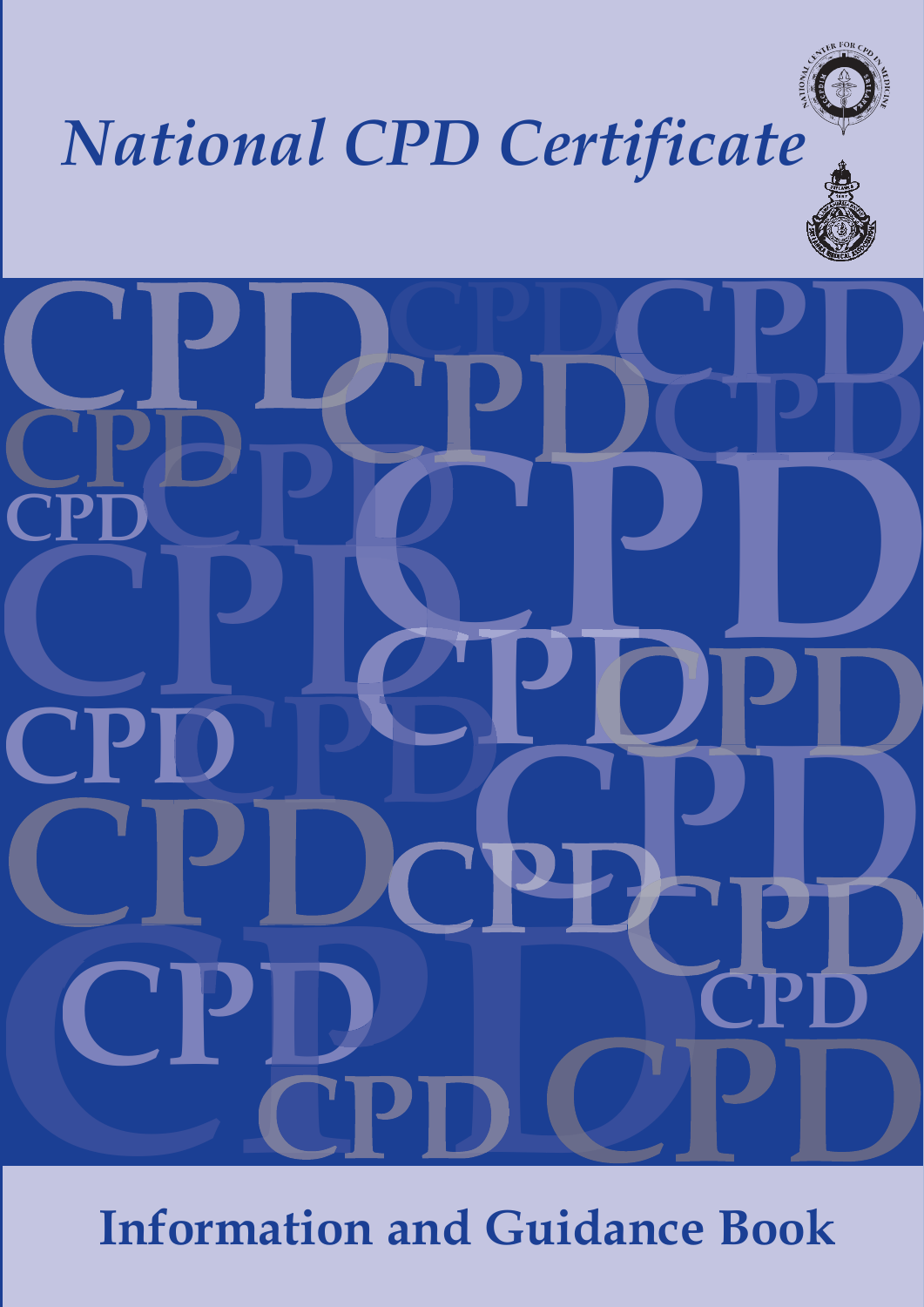# **Contents**

| Message from the Chairman NCCPDIM                                | $\overline{2}$ |
|------------------------------------------------------------------|----------------|
| The National CPD Certificate (NCPDC)                             | 3,4            |
| <b>CPD</b>                                                       | 3              |
| Why should I apply for NCPDC and is it compulsory?               | 5              |
| What benefit or recognition do I get from the NCPDC?             | 5, 6           |
| Who awards the NCPDC?                                            | 7              |
| How much does it cost?                                           | 7              |
| How do I get the NCPDC                                           | 7, 8, 9        |
| Routes to obtain NCPDC                                           | 7,8            |
| Registration                                                     | 7              |
| Credit point scheme                                              | 7, 14          |
| Objectives/Outcomes                                              | 10, 11         |
| Is it compulsory to collect points under all outcome categories? | 10             |
| Record keeping                                                   | 10, 15         |
| Portfolio                                                        | 10             |
| Issue, Validity and Renewal of the NCPDC                         | 12, 13         |
| Core areas                                                       | 12, 18         |
| Specialties                                                      | 12, 19         |
| Designated/Non designated activities                             | 12             |
| Personal learning log sample format                              | 15             |
| Important addresses                                              | 16, 17         |
| List of core areas for non specialists                           | 18             |
| List of specialties                                              | 19, 20         |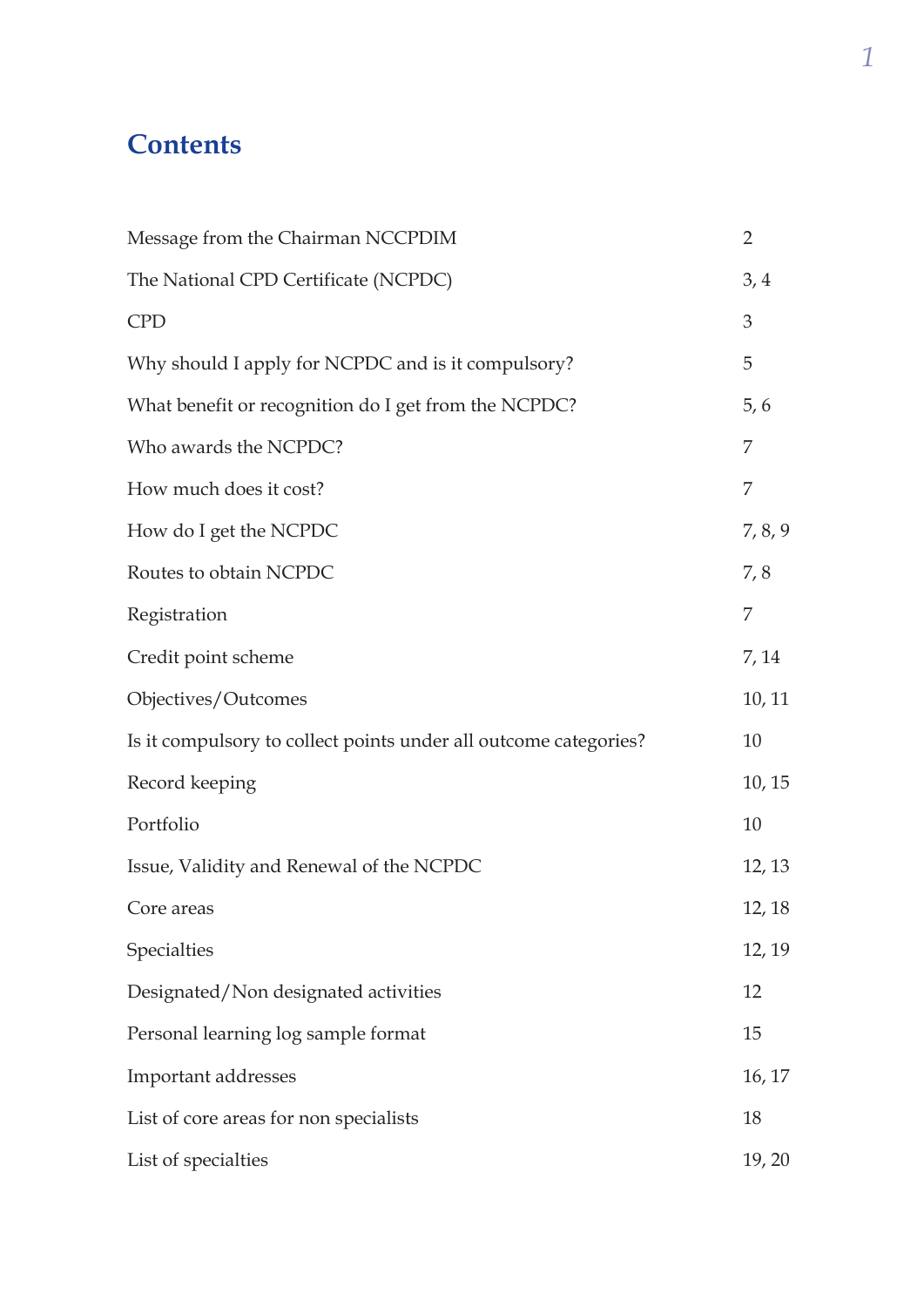# **Message from the Chairman NCCPDIM**

The National CPD Certificate (NCPDC) is a new experience for doctors in Sri Lanka though it is now common practice among many professional groups world over. The Sri Lanka Medical Association (SLMA) has taken the initiative to introduce NCPDC to Sri Lankan doctors in keeping with its objective of maintaining the highest professional standards among doctors.

This *Information and Guidance Book* gives you information about the National CPD Programme and how to apply and obtain the NCPDC. Please note that the NCPDC is not compulsory though is highly desirable in today's context as it reflects good professional practice. There is now consensus on a common CPD certificate to all doctors preserving the identity of different disciplines. Non specialist doctors will be able to get a core area of their choice mentioned in the certificate.

Possessing a valid CPD certificate issued at a national level would have obvious advantages especially to those aspiring for jobs or training posts abroad giving them a competitive advantage. It is now common practice to ask for evidence of current CPD status under such circumstances. The other benefits of the NCPDC too are highlighted in this book.

I take this opportunity to thank all medical professional colleges, associations, SLMC, SLDA and GMOA who contributed to develop this programme.

#### **Dr. Sunil Seneviratne Epa**

*Chairman National Centre for CPD in Medicine (NCCPDIM) Sri Lanka Medical Association*

*01st May 2010*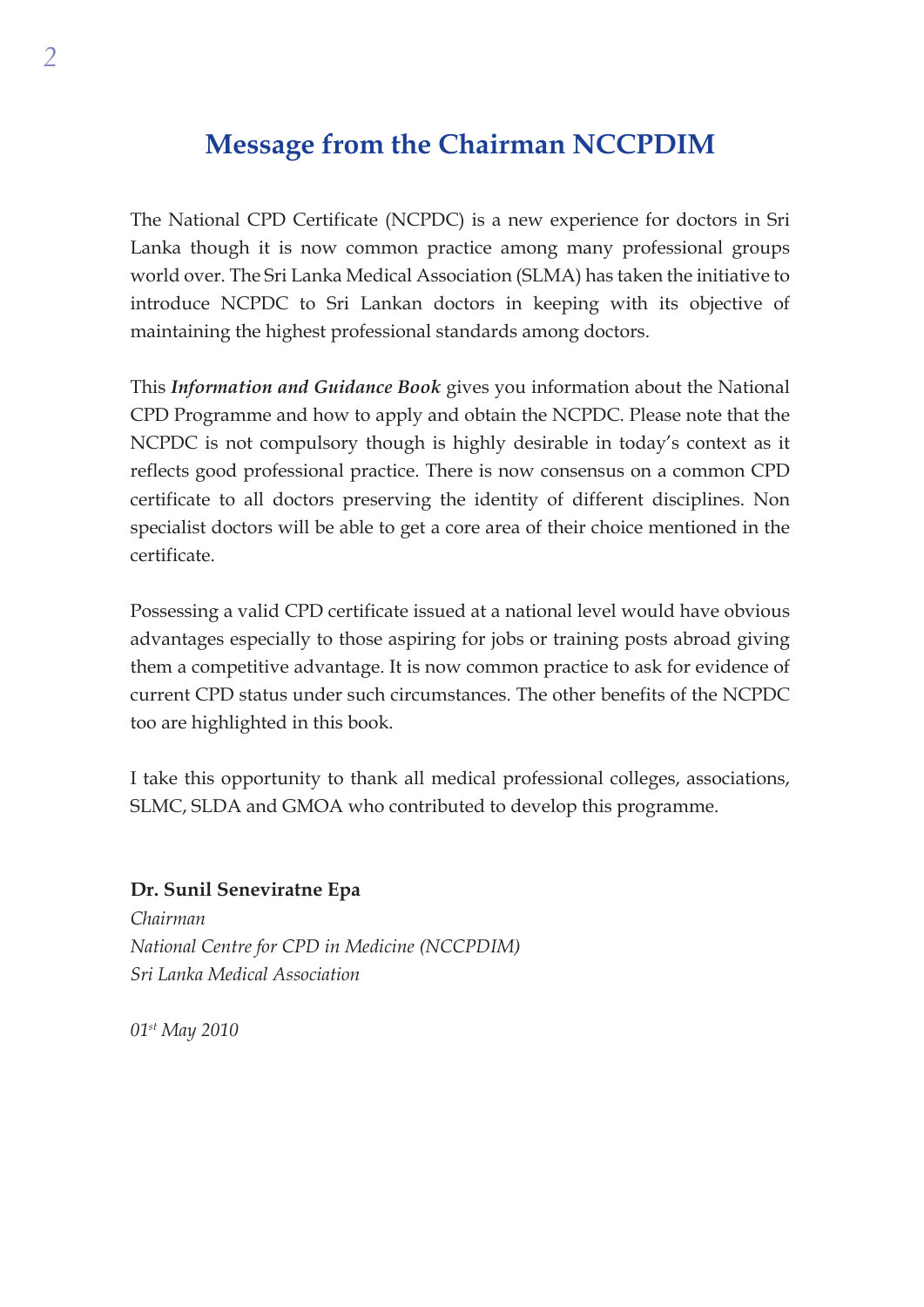# **The National CPD Certificate (NCPDC)**

This is a certificate to be issued to Sri Lankan doctors at national level indicating their CPD status.

# **CPD CPD**

## *What is CPD?*

CPD stands for Continuing Professional Development. Continuing means it is a continuous process which begins from the day you start practicing as a doctor. The term Professional Development has a broader meaning than just acquiring new knowledge or skills as a doctor. It encompasses one's own personal development as well.

## *What is personal development?*

Research has shown that acquiring knowledge and skills alone will not make you a good doctor or a professional. All professionals now talk of personal development which is distinct from acquiring new knowledge and skills relevant to the profession. Personal development includes changing your attitudes as you go along and develop as a professional. It is your attitude that determines your behaviour.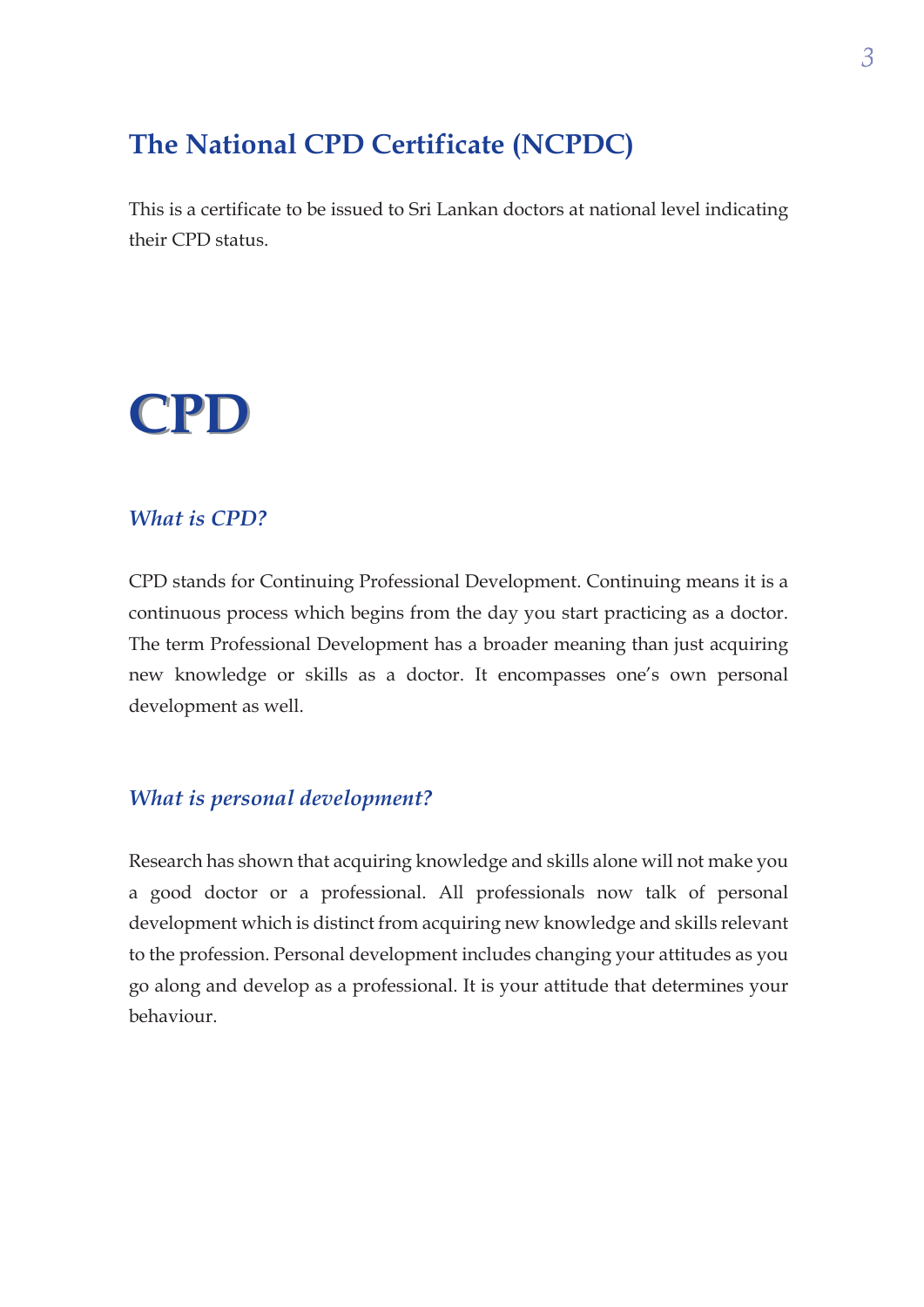

# National Centre for Continuing Professional Development in Medicine

*Certificate of CPD*

This certificate of **continuing professional development** is awarded to

*Dr. ...................................................................................................................*

*Core Area Selected .......................................................*

*Valid till .....................................................................*

.................................................... Chairman **NCCPDIM** 





SLMC No.............................................

Date ............................................

NCCPDIM No......................................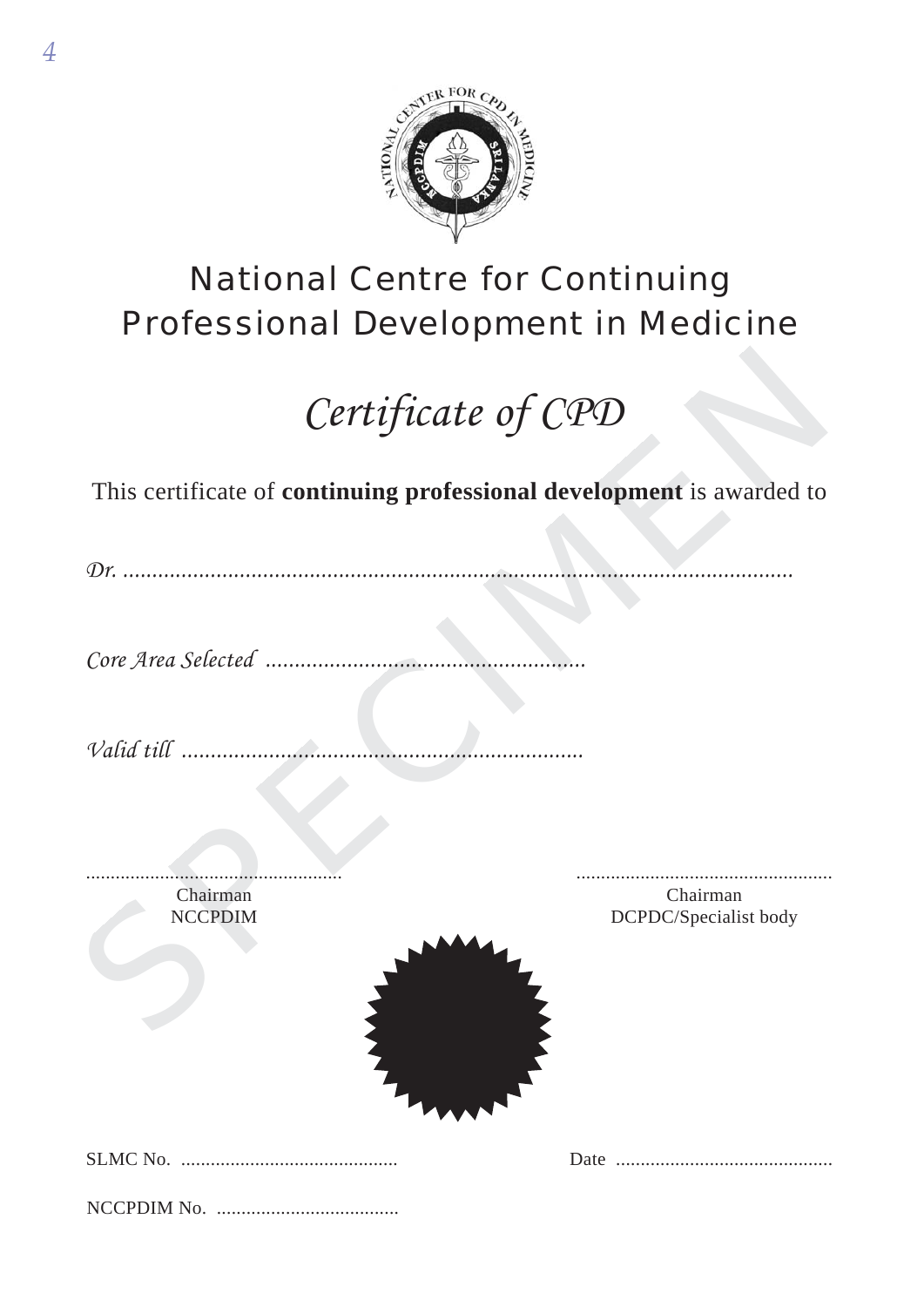# *Why should I have a certificate and is it compulsory?*

- ration with the It is not compulsory and is not linked to the renewal of registration with the Sri Lanka Medical Council.
- $\odot$  It only indicates that you have engaged in regular CPD activities.
- $\odot$  It is an essential part of accepted good professional practice.

#### *What benefit or recognition do I get from the NCPDC?*

At the moment there is no other recognition for the National CPD Certificate as it is a novelty for Sri Lankan doctors. However, you may consider the following potential benefits of having a CPD certificate in the future.

- Recognition by other professional bodies overseas. This will help doctors [ obtain jobs or postgraduate training posts.
- Protection against litigation when your skills or knowledge is challenged in [ a court of law.
- Increases your patients' confidence in you as a good doctor when the [ certificate is displayed at your practice.
- Boosting your morale with the feeling of being a good professional and [being above the peers who are not following such practice.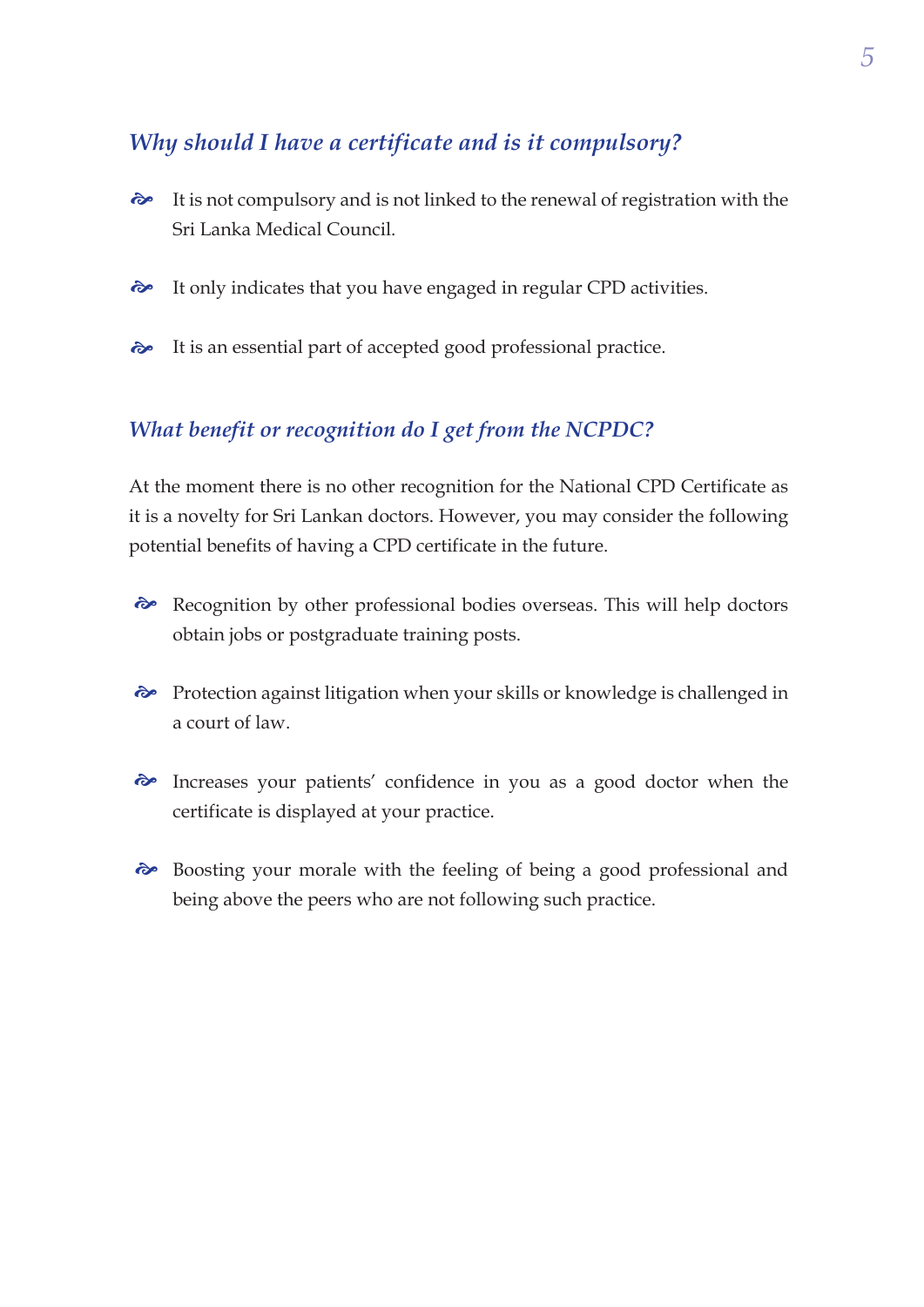# **Potential benefits**



Better career prospects

Protection against litigation

Recognition by overseas professional

Self satisfaction

Stand tall among peers





☺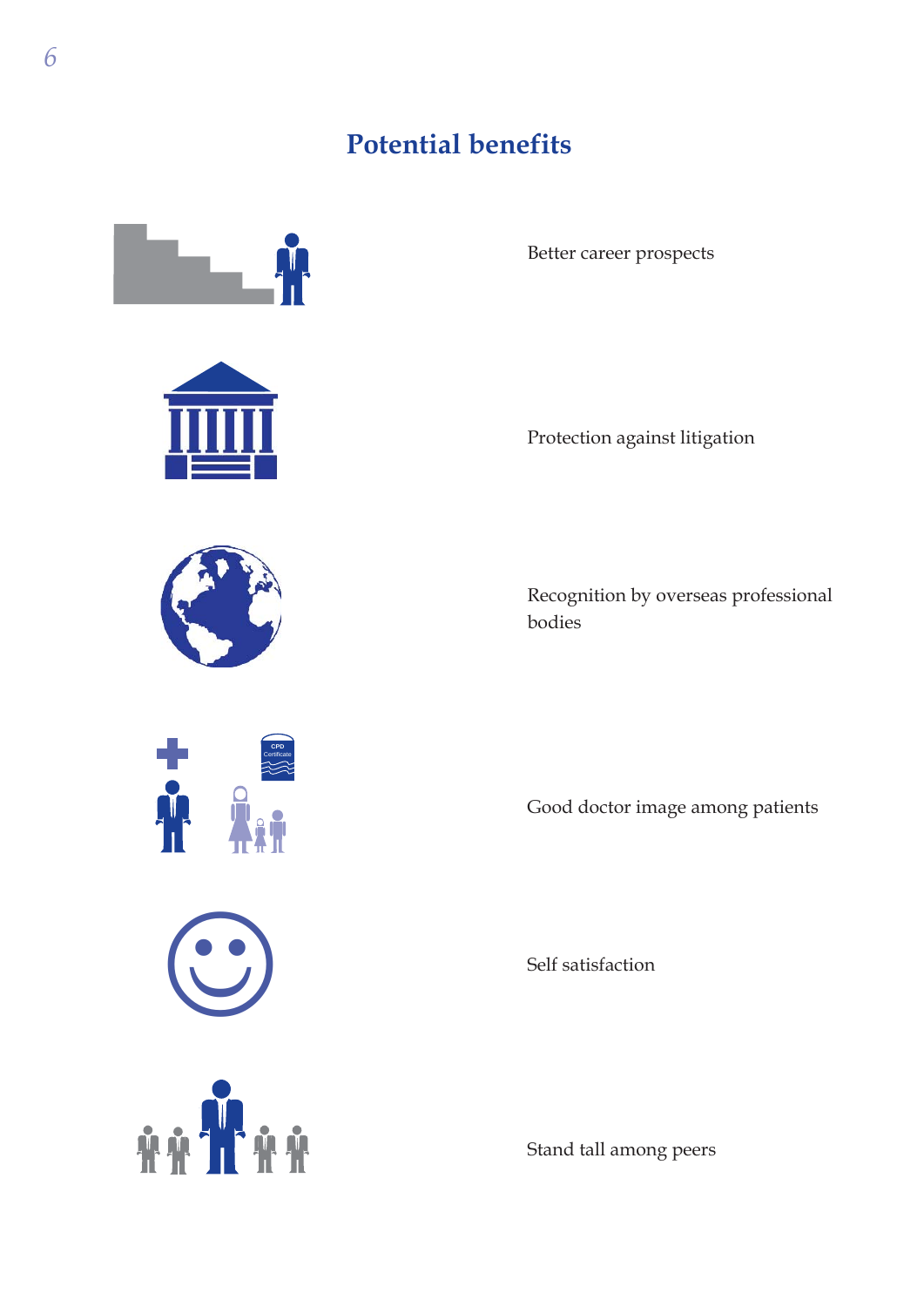## *Who awards the NCPDC?*

- The National Centre for CPD in Medicine (NCCPDIM) awards the certificate. It is a body currently functioning under the Sri Lanka Medical Association (SLMA). However, it may come under the Sri Lanka Medical Council (SLMC) in future.  $\partial$
- NCCPDIM is run by a Central CPD Committee (CCPD.COM) which comprises representatives from all recognized medical professional bodies in Sri Lanka.  $\infty$

## *How much does it cost?*

- It costs nothing to you. ले
- Programme is funded by the Ministry of Health (MOH).  $\hat{\sigma}$

## *How do I get the NCPDC?* (see p. 8, 9)

- Read this *Information and Guidance Book* carefully.  $\partial$
- Select your route and registering body. ले
- Apply for registration.  $\hat{\mathbf{\sigma}}$
- Engage in CPD activities worth fifty credit points in one year.  $\hat{\sigma}$
- Prepare and submit your portfolio to registering body. (see p. 9)  $\hat{\sigma}$

### *Routes to obtain NCPDC* (see p. 8)

- Two main routes are proposed. ले
- Specialist route (SR) for specialists via respective professional bodies.  $\partial \phi$
- Non specialist route (NSR) or District route (DR) for other doctors via District CPD Committees (DCPD.COM). ले

*NB: please note that specialists may also use district route and non specialists affiliated to professional bodies (eg. College of General Practitioners) may also use specialist route if they wish.* 

## *Registration*

- Apply in writing to the registering body of your choice. (see p. 16 for addresses) ले
- Non specialists may apply directly to the NCCPDIM at the SLMA office at No. 6, Wijerama Mawatha, Colombo 7 as district committees are not functioning as yet.  $\hat{\sigma}$
- Indicate your core area if any.  $\hat{\sigma}$
- Follow the guidelines given below. ले

## *Credit point scheme*

- Already prepared and published. (see p. 14)  $\hat{\sigma}$
- All CPD activities are categorized under five different objectives/outcomes.  $\partial$
- Each CPD activity is entitled to certain number of points and you decide on it yourself according to guidelines.  $\partial$
- You need to score fifty credit points in one year in order to obtain the NCPDC.  $\hat{\mathbf{\sigma}}$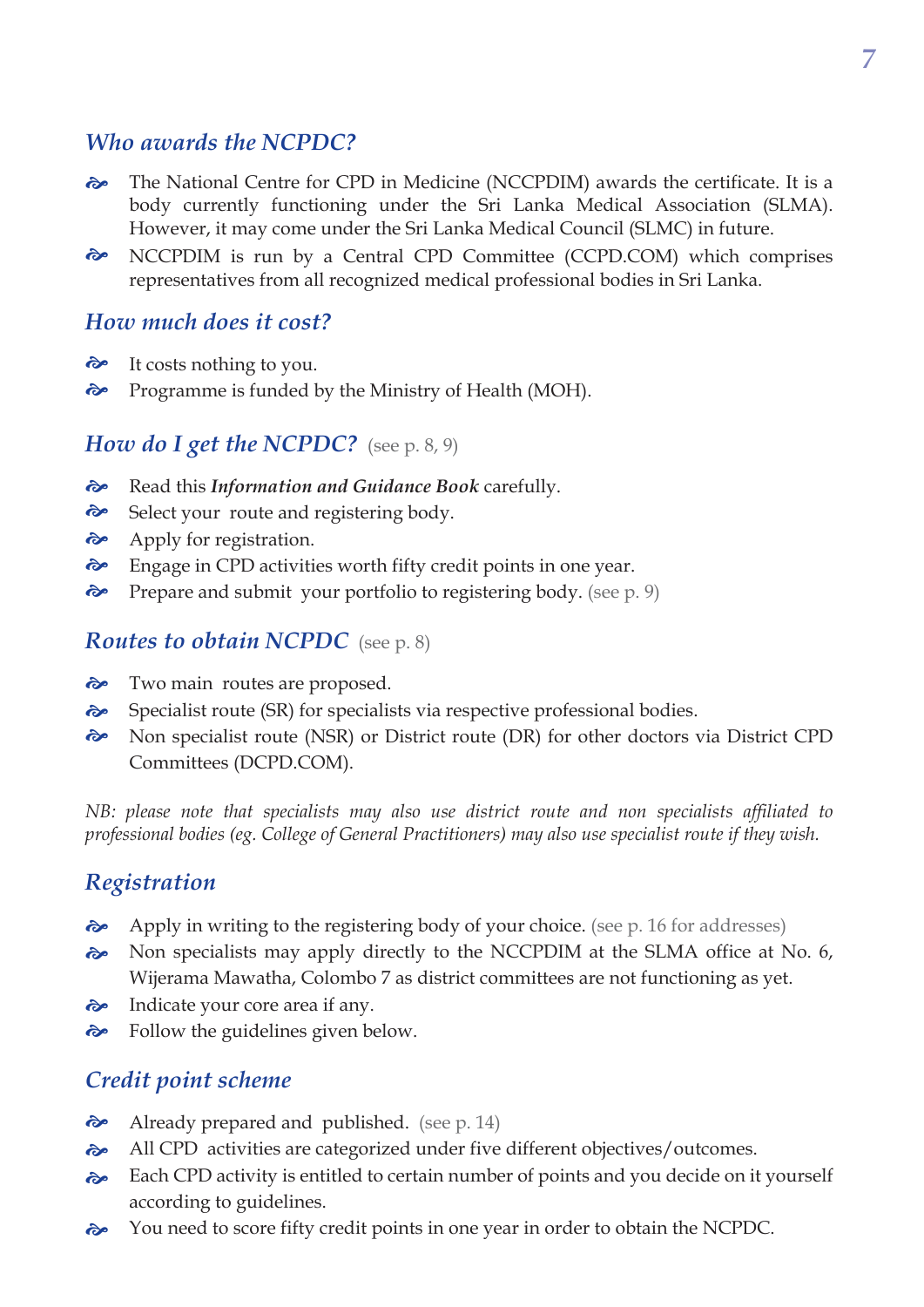# **Routes to obtain the NCPDC**



*NB: Non specialist doctor affiliated to a professional body may also use specialist route via the said body.*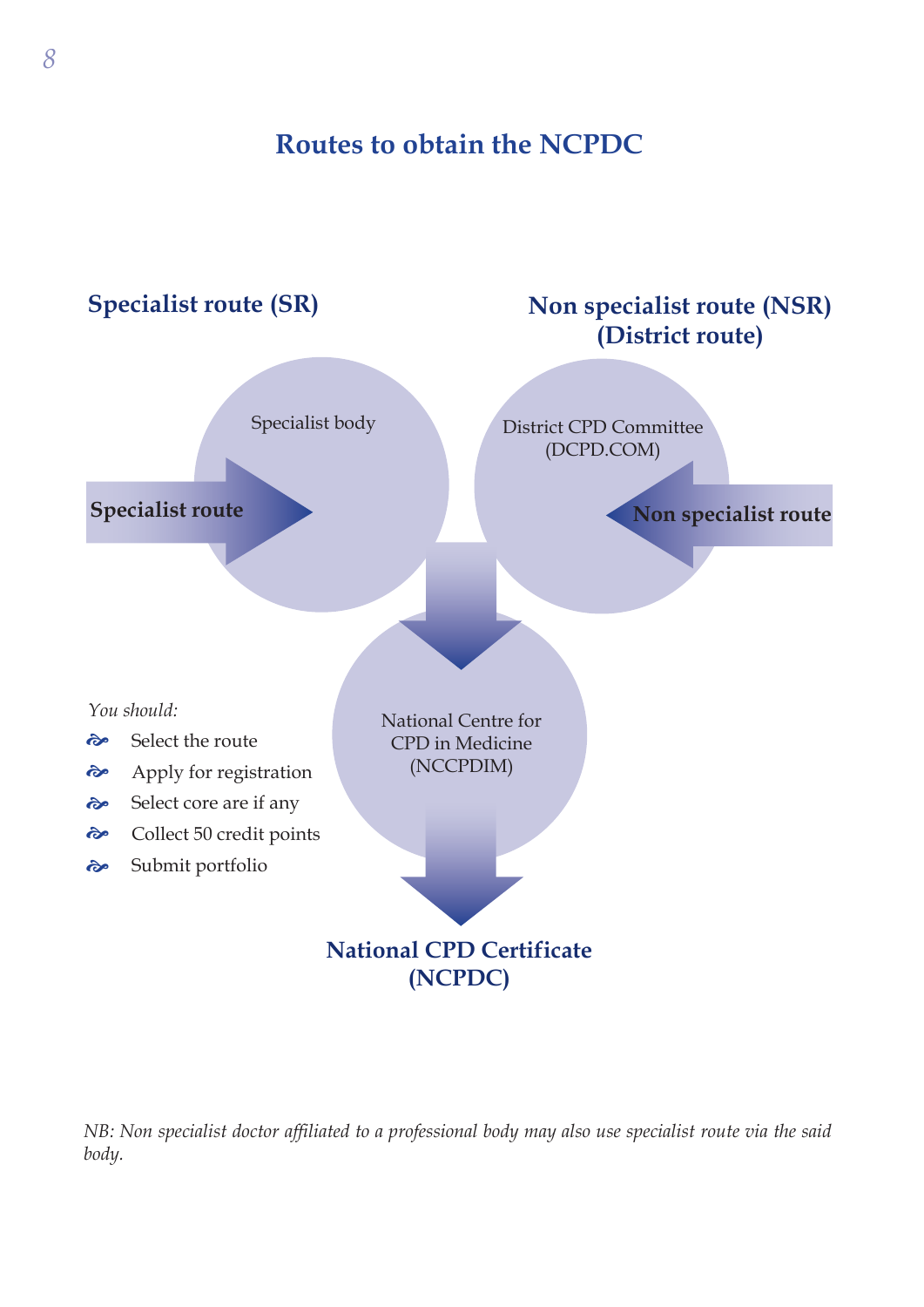# **What happens after you submit your portfolio?**



# **Submission of portfolio**

- *Scrutiny of your portfolio* [
- *Eligibility decided* [
- *Name submitted to NCCPDIM* [
- *Issue of the Certificate* [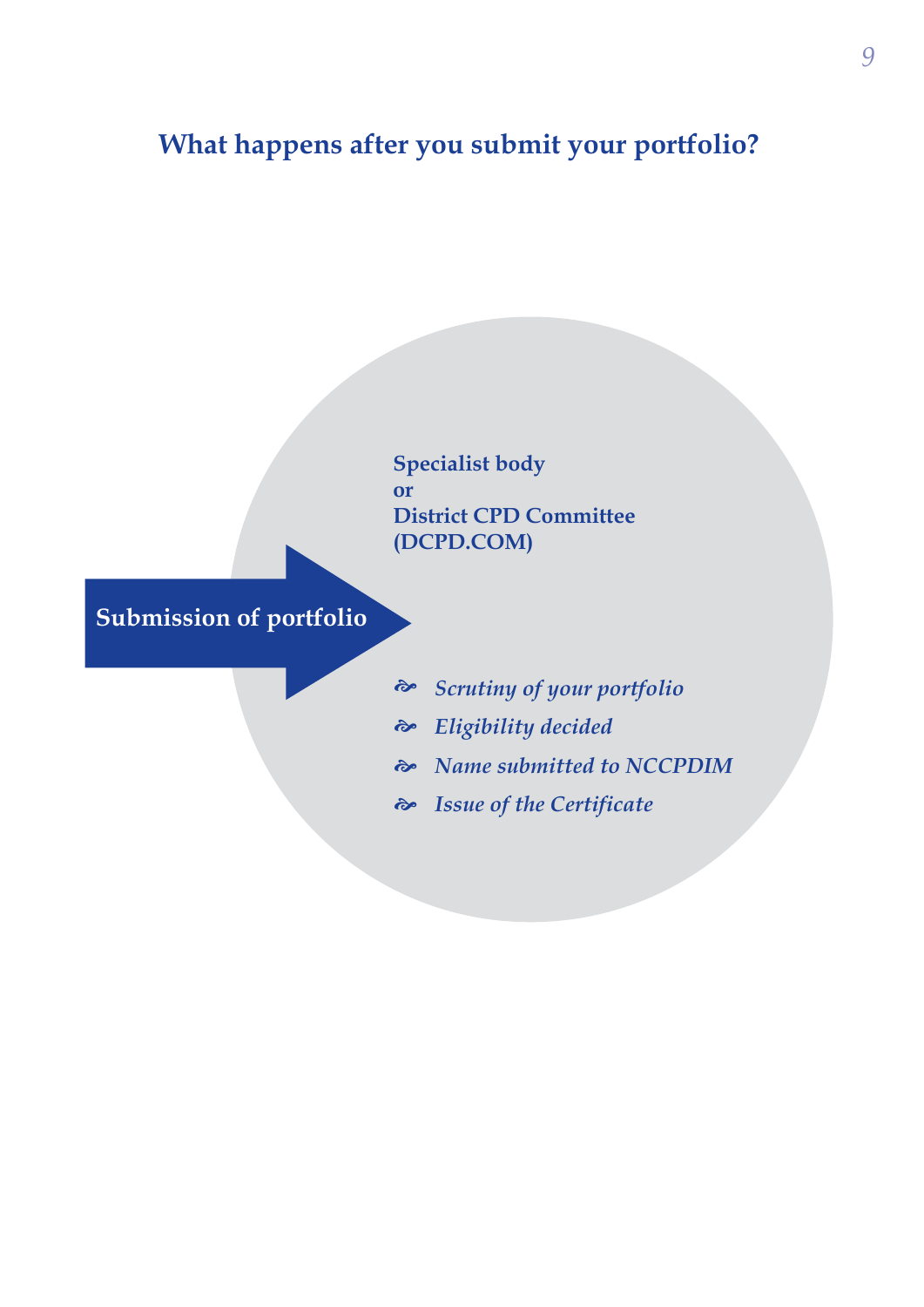# *Objectives/Outcomes*

Five different objectives/outcomes of the CPD have been identified and they are as follows:

- Knowledge development while maintaining the existing knowledge in a systematic way.  $\hat{\sigma}$
- Skill development while maintaining the existing skills in a systematic way. ले
- Development of attitude and behaviour expected of a professional.  $\hat{\sigma}$
- Personal growth or development.  $\partial$
- Development into a self directed reflective learner. ले

## *Is it compulsory to collect points under all outcome categories?*

- It is best if you could collect from all five outcome categories as it gives a mixed bag of points. ले
- You are expected to cover at least three outcome categories. ले

## *Record keeping*

- You should keep your own record of your CPD activities. ले
- Decide to which of the five outcome categories any CPD activity belongs to and allocate correct amount of points yourself.  $\hat{\mathbf{\Omega}}$
- Use A4 size photocopies of the sample format on p. 15 to record all CPD activity indicating the outcome category number at the top. Use one copy for each CPD item you engage in.  $\hat{\mathbf{\infty}}$
- Make your portfolio by binding such A4 copies when you finish collecting minimum of fifty points in one year.  $\sum_{n=1}^{\infty}$

## *Portfolio*

- CPD portfolio is a collection of evidence of your CPD activities.  $\partial$
- Physically it is a collection of A4 size sheets, each with a record of a CPD activity, bound together preferably in a ring binder carrying a minimum of 50 points.  $\approx$
- Submit your portfolio to the relevant registering body in order to obtain the NCPDC (see addresses on p. 16).  $\sum_{i=1}^{n}$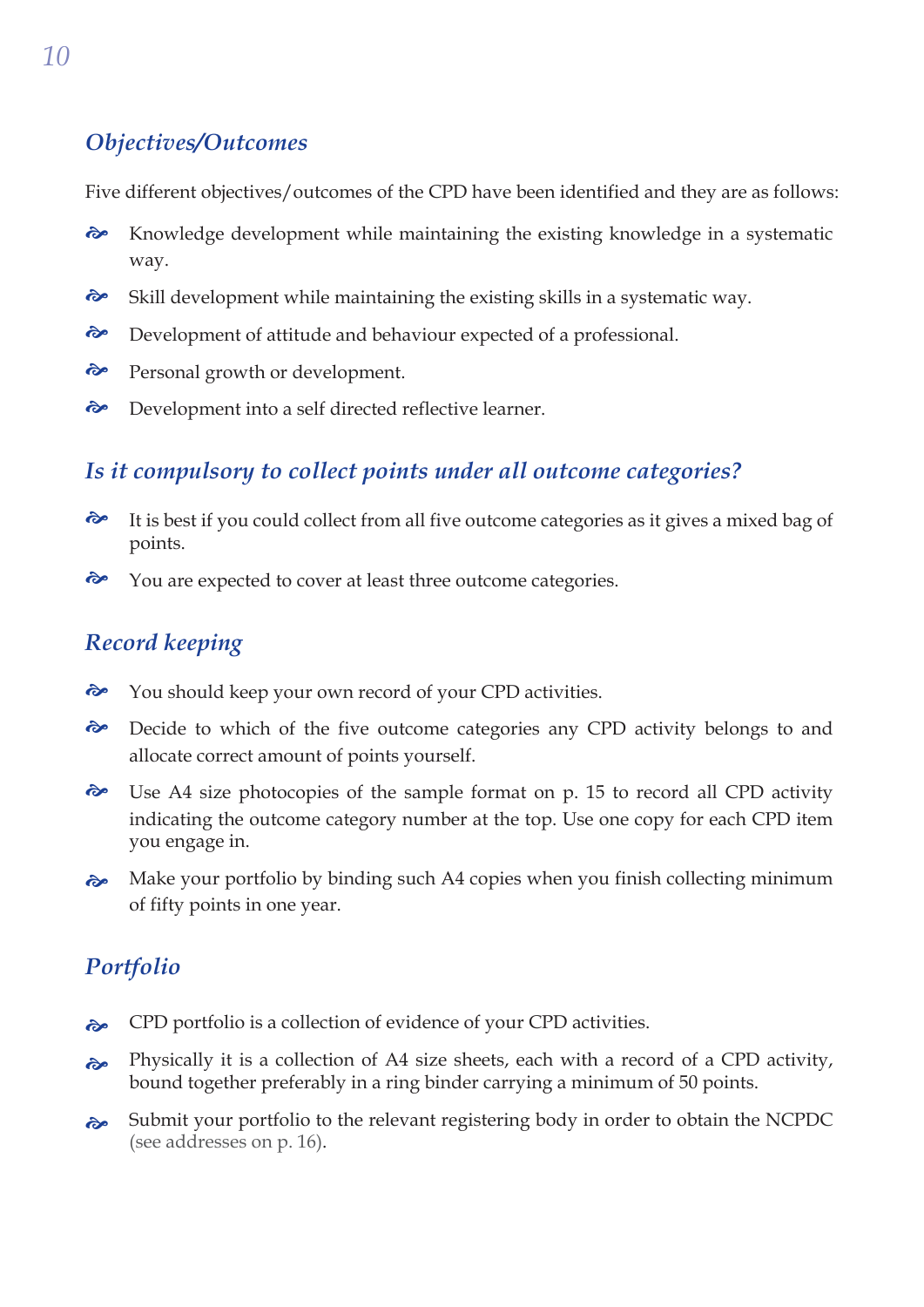# **Expected outcomes (objectives)**

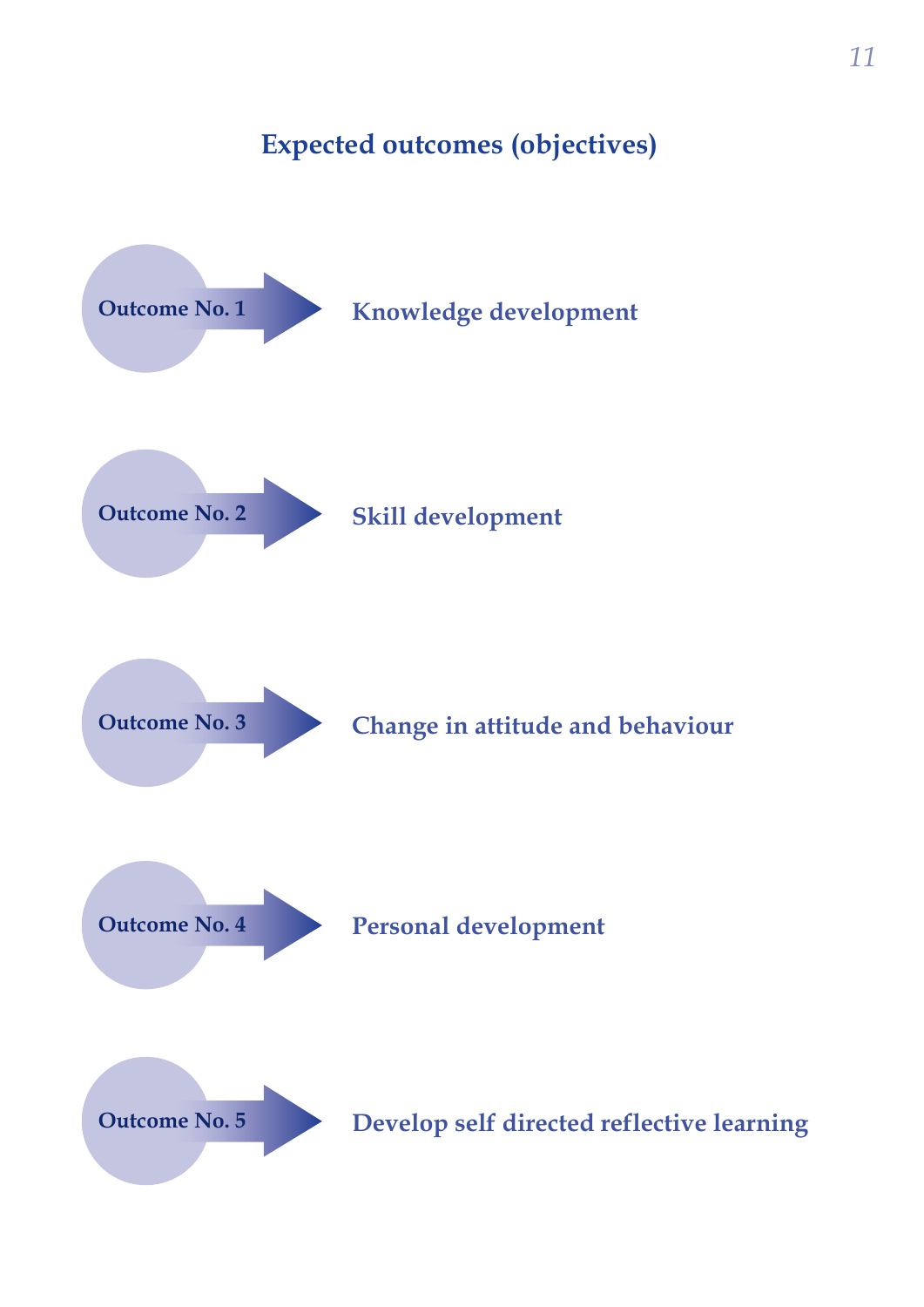# *Issue, Validity and Renewal of the NCPDC*

- Your NCPDC will be issued by the NCCPDIM via the registering body after you collect 50 credit points in the first year.  $\hat{\mathbf{\Omega}}$
- This is valid for three years from the date of issue.  $\hat{\mathbf{e}}$
- Renewal cycle is of three years duration. ले
- For renewal you need to continue your CPD activities uninterruptedly for three consecutive years with submission of annual portfolios (see p. 13). ले

#### *Core areas*

- This is mainly for the benefit of non specialist doctors as it gives a recognition to an area of interest. ले
- It is not compulsory to select a core area. ले
- If you want a core area mentioned in your NCPDC you should indicate the same at the time of registration. ले
- Select only one core area from the list already published (see p. 18). ले
- You should score twenty percent of total credit point amount (i.e. 10 points) from activities related to your selected core area if it is to be mentioned in the certificate. ले

(Please note that this list is being currently updated)

#### *Specialties*

- This is for specialists. ले
- Select one from the list already published (see p. 19) ले
- Specialist should score minimum of sixty percent of points (30 points) from the selected specialty.  $\delta$
- Selected specialty will be mentioned in the certificate. ले

#### *Designated/Non designated activities*

- This is to distinguish between formal and informal CPD activities. ले
- Designated activities are those planned ahead and held regularly such as annual scientific sessions and will have prior approval from the NCCPDIM. ले
- Activities which do not have prior approval such as an ad hoc lunch time meeting will be considered as a non designated activity.  $\hat{\sigma}$
- Designated activities are allotted more credit points than non designated activities (refer to guidance on p. 14). ले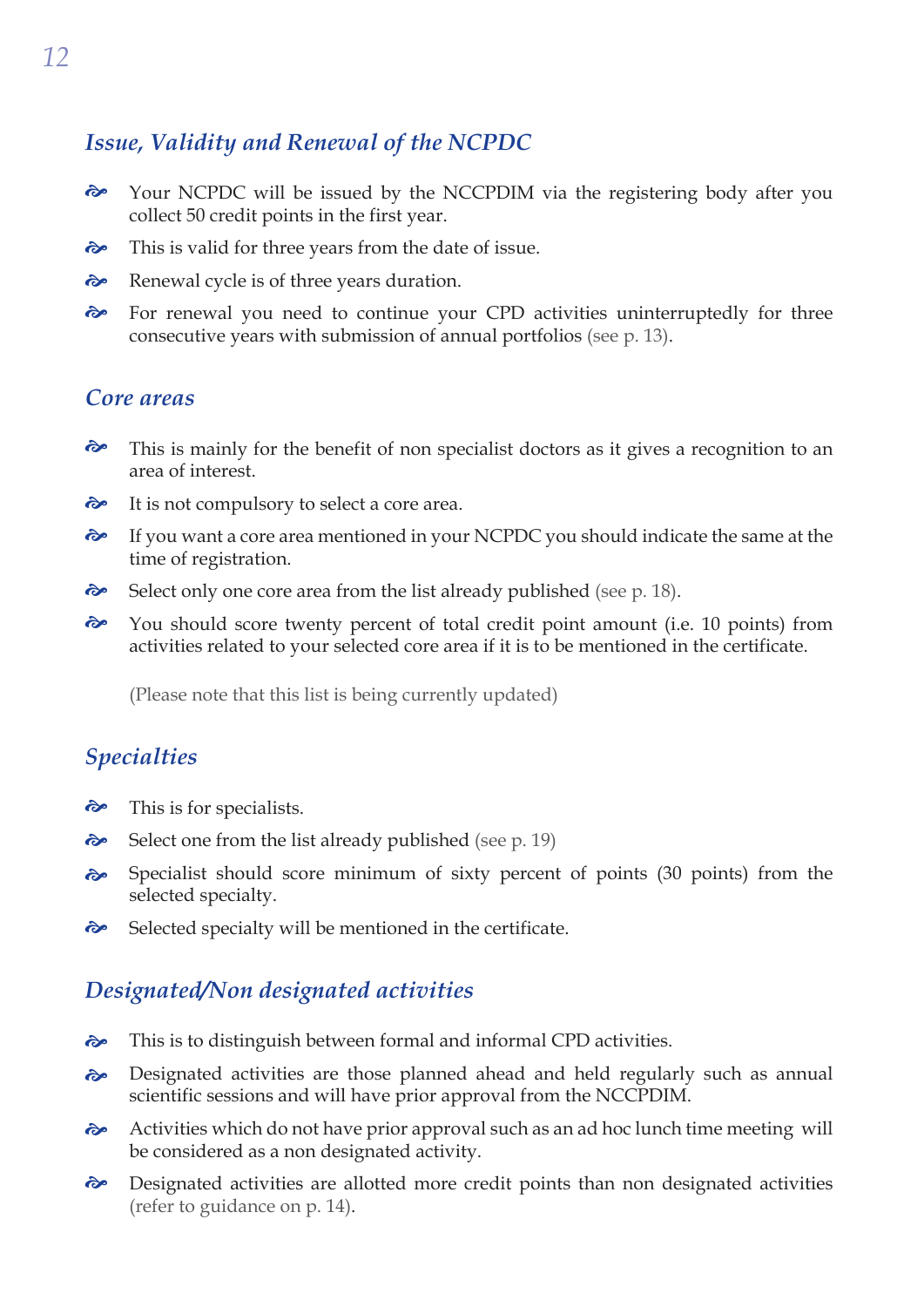# **Renewal cycle of Certificate**

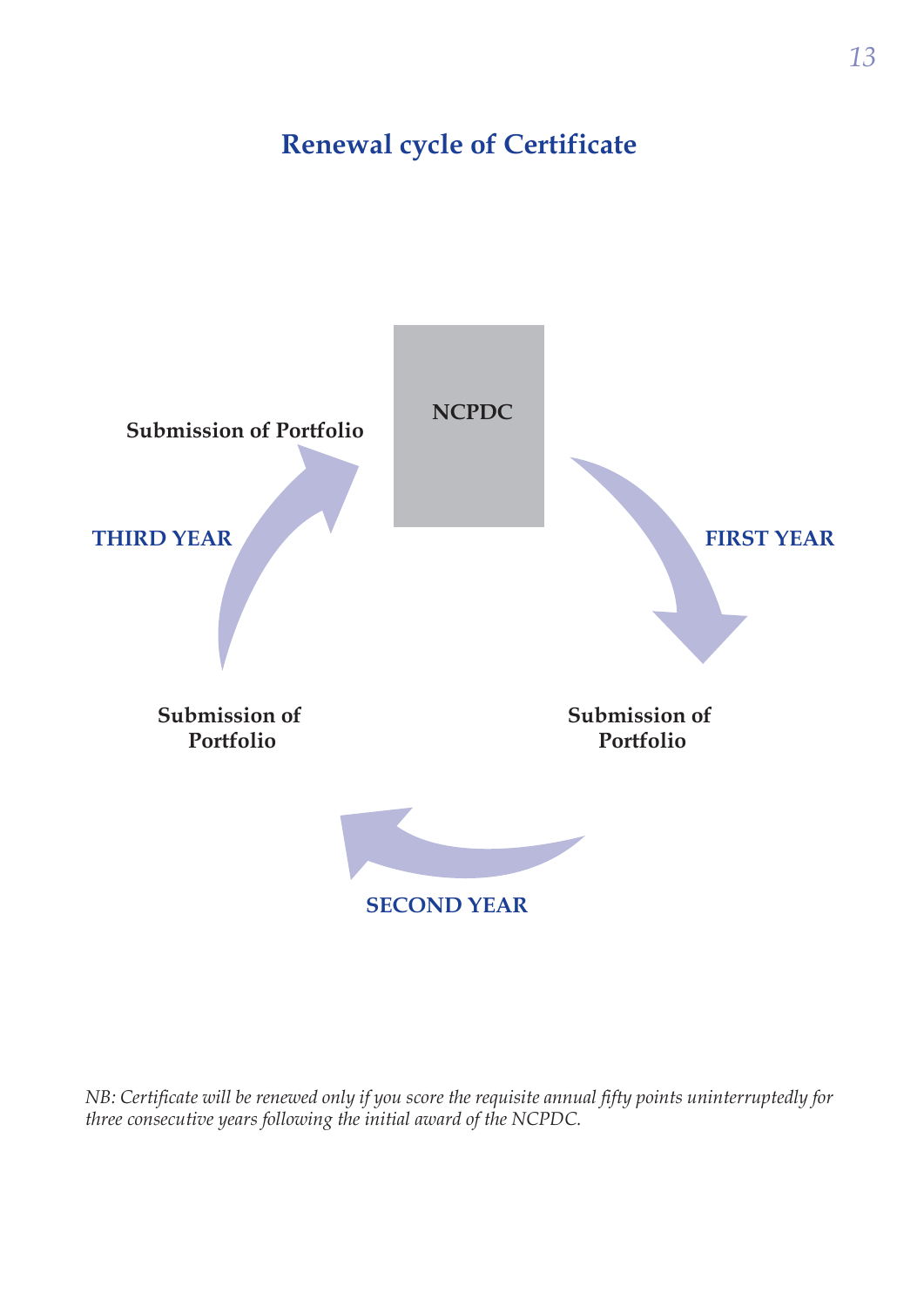# *Guide to scoring credit points on different activities*

*(Points are awarded by yourself based on the following guidelines for each outcome category below. Please note the maximum points that can be scored under each outcome category)*

#### **Outcome No. 1 – max 20 points**

Participation at meetings or academic activities

- 1. Designated activities (NCCPDIM approved) Eg. academic sessions of a professional college or association, regional meetings etc. Participant – 3 points per hour, 2 points per half our Resource person – 5 points per hour, 3 points per half hour
- 2. Non-designated activities Eg. local meetings, case conferences, journal club activities, non-routine teaching. Participant – 2 points per hour, 1 point per half hour Resource person – 4 points per hour, 2 points per half hour

Evidence of participation should be annexed, eg. certificates of participation/registration of your attendance at the meeting concerned or attendance should be verifiable (having signed an attendance register at the meeting).

(Max 20 points as a participant and/or as a resource person)

#### **Outcome No. 2 – max 20 points**

Participation at skills training workshops/any other skills related activity, eg. practice drill on CPR (credit points are the same as for outcome No. 1).

#### **Outcome No. 3 – max 10 points**

Please give points on per item basis. For each item 2 points (eg. evidence of organizing or participating in voluntary service to the community such as a health camp).

#### **Outcome No. 4 – max 20 points**

Research and publications (research/review/leading article etc.)

- Recognized journal (Index Medicus listed) 10 points per item
- Local journal/book/contribution to scientific documents 5 points per item
- Contribution to non professional publication or a lecture to such group 3 points per item

Evidence of the research publications should be provided, eg. copy of the journal. (A reflective analysis of a research with emphasis on areas for improvement and learning experiences can also be submitted.)

#### **Outcome No. 5 – max 30 points**

Self learning activities Points granted per item of activity Eg. web based/postal update/newsletter etc – 2 points Reading on a topic or article and writing a summary of what you learn – 2 points Reflective learning per entry – 2 points (Eg. an experience or something you have done, with reference to your own mistakes or drawbacks and how you would improve them – a critical analysis) Audit – 5 points Any other item – 2 points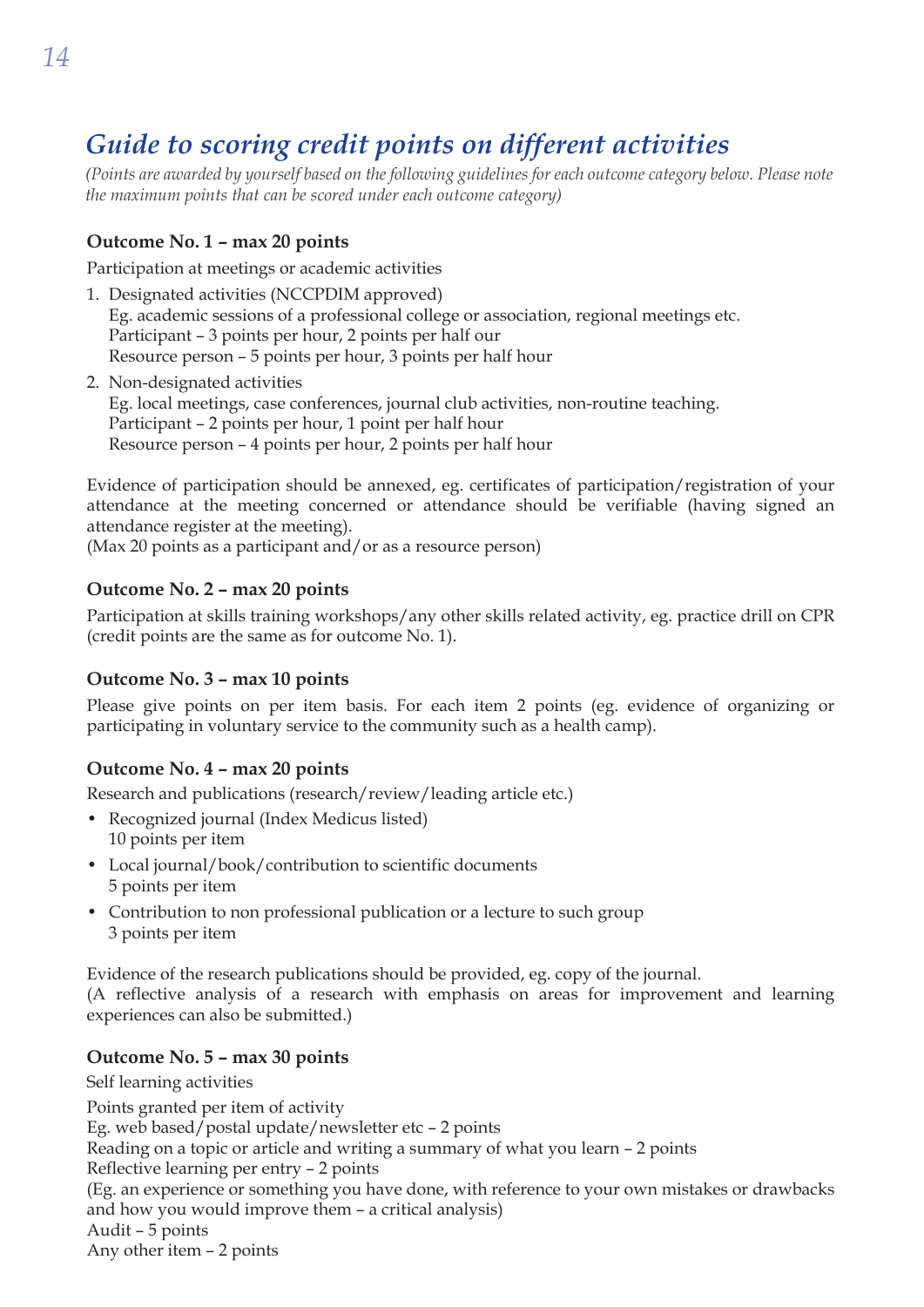# *Personal learning log*

**Related outcome No. ................**

- 1. Learning need
- 2. Activity
- 3. Learning objectives
- 4. Key learning points
- 5. Areas for further improvement
- 6. Plan for further improvement
- 7. CPD points claimed
- 8. Evidence of learning (please annex)

*Trainee's signature Supervisor's/Mentor's signature (if available)*

*(Please make a photocopy of this page and use it for your ring binder)*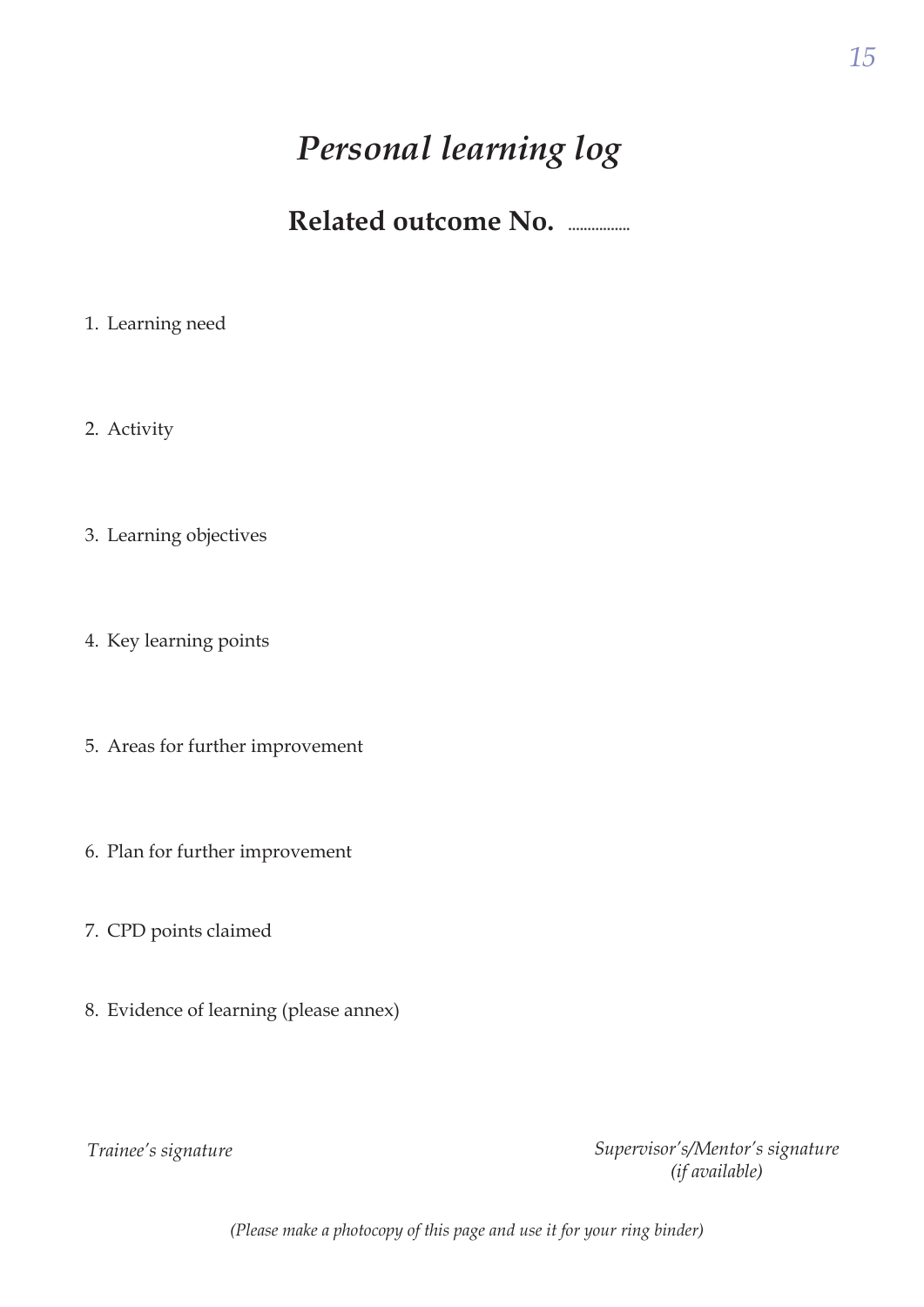# *Important addresses*

**Sri Lanka Medical Association**

No 6, Wijerama Mawatha Colombo 7. 0112 693324

**National Centre for CPD in Medicine (NCCPDIM)**

No 6, Wijerama Mawatha Colombo 7. 0112 693324

**Sri Lanka Medical Council**  31, Norris Canal Road Colombo 10.

011 2691848

Colombo 7.

**Sri Lanka Dental Association** OPA Building 275/75, Bauddhaloka Mawatha

## **Government Medical Officers Association**

OPA Building 275/75, Bauddhaloka Mawatha Colombo 7.

**Independent Medical Practitioners' Association**  OPA Building 275/75, Bauddhaloka Mawatha Colombo 7.

**Ceylon College of Physicians** 341/1, Kotte Road Rajagiriya.

**College of Surgeons of Sri Lanka** 6, Independence Avenue Colombo 7.

**Sri Lanka College of Paediatricians** 6, Wijerama Mawatha Colombo 7.

**Sri Lanka College of Obstetricians and Gynaecologists**  112, Model Farm Road Colombo 8.

**College of Ophthalmologists of Sri Lanka** Eye Hospital Colombo 10.

**College of General Practitioners of Sri Lanka**  No 6, Wijerama Mawatha Colombo 7.

**Sri Lanka Association of Dermatologists** 6, Wijerama Mawatha Colombo 7.

**College of Radiologists** 6, Wijerama Mawatha Colombo 7.

**College of Pathologists of Sri Lanka**  6, Wijerama Mawatha Colombo 7.

**Sri Lanka College of Haematologists**  6, Wijerama Mawatha Colombo 7.

**College of Anaesthesiologists of Sri Lanka** 6, Wijerama Mawatha Colombo 7.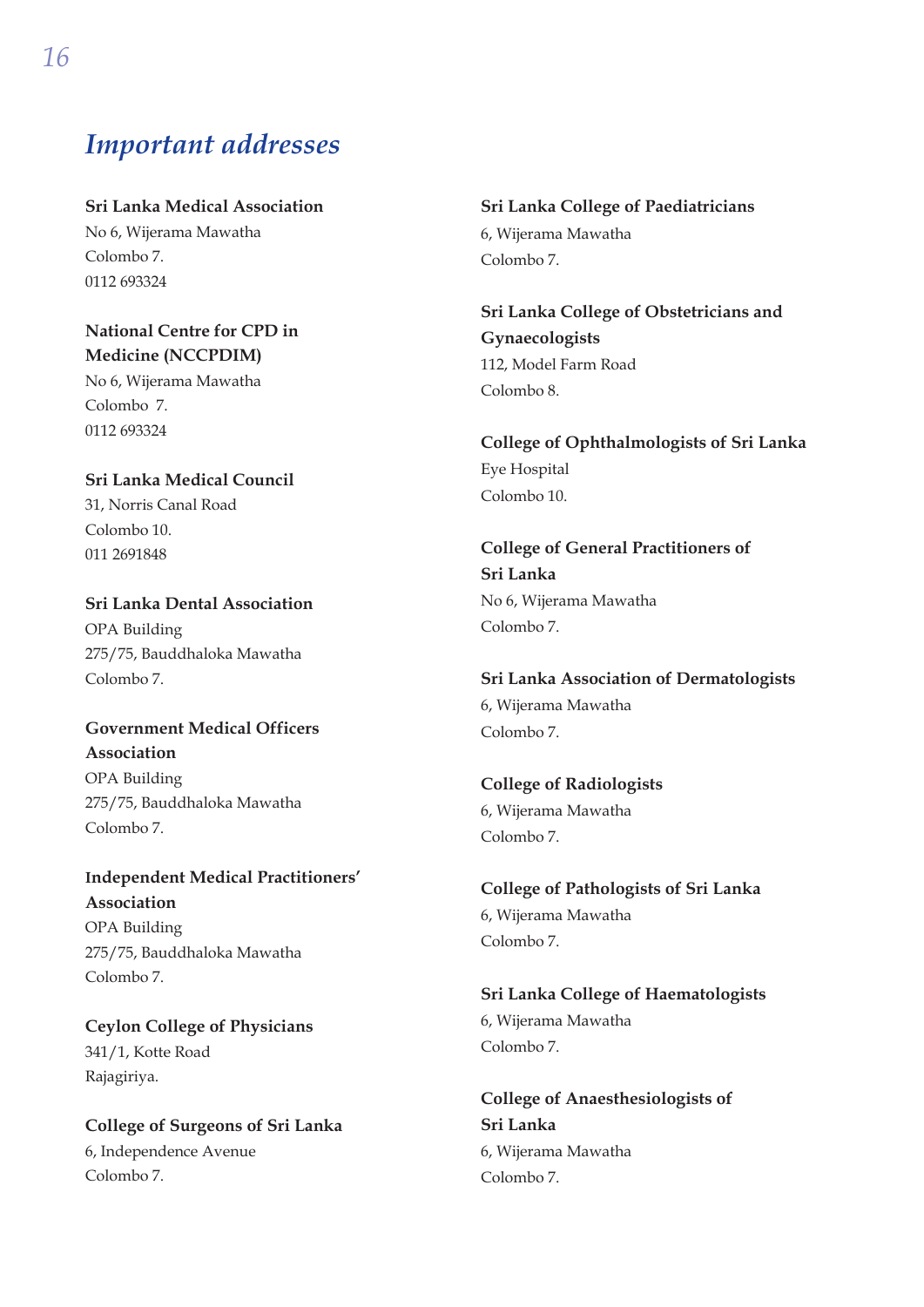## **Sri Lanka College of Microbiologists**

6, Wijerama Mawatha Colombo 7.

**Sri Lanka Psychiatrists Association** Mental Hospital Angoda.

#### **College of Medical Administrators**

Ministry of Healthcare and Nutrition 385, Baddegama Wimalawansa Mw Colombo 10.

## **Heart Association of Sri Lanka**

6, Wijerama Mawatha Colombo 7.

## **College of Forensic Pathologists of Sri Lanka**

JMO's Office, No 111, Francis Road Colombo 10.

#### **College of Venereologists of Sri Lanka** 29, De Saram Place Colombo 10.

#### **College of Otorhinolaryngologists** Consultant Lounge National Hospital of Sri Lanka Colombo 10.

#### **College of Community Physicians**  Dept. of Community Medicine Public Health Lounge Public Health Complex Narahenpita Colombo 5.

**College of Community Dentistry of Sri Lanka** 39, Piliyandala Road Maharagama.

#### **Sri Lanka Orthopaedic Association**

Consultant Lounge National Hospital of Sri Lanka Colombo 7.

# **Sri Lanka College of Oncologists**

Ceylinco Cancer Care Hyde Park Corner Colombo 2.

#### **Sri Lanka Association of Urological Surgeons** 6, Independence Avenue Colombo 7.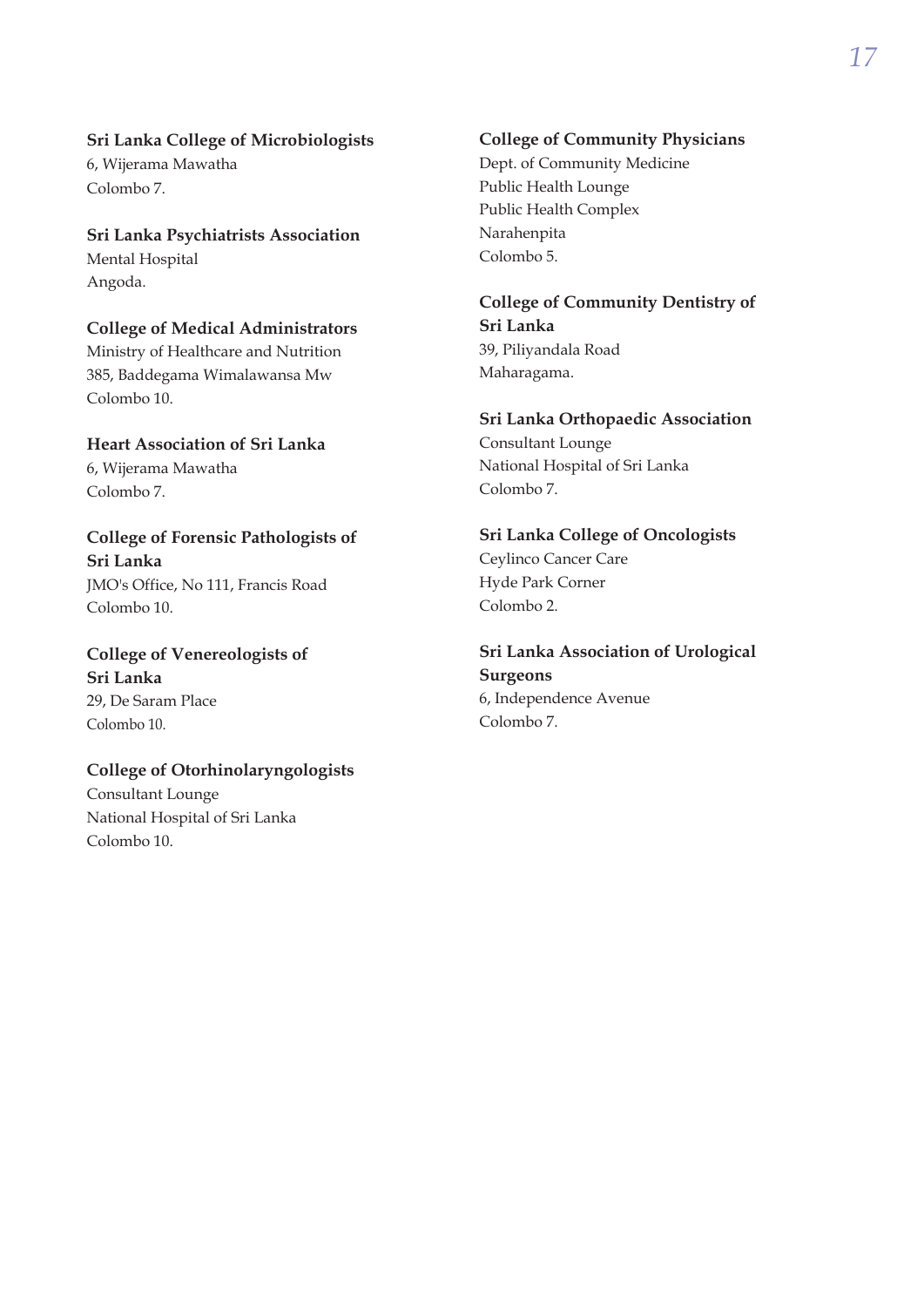# *List of core areas for non specialists*

- 1. General Medicine
- 2. Paediatrics
- 3. Intensive/Critical Care Medicine
- 4. Tuberculosis
- 5. Psychiatry
- 6. Leprosy
- 7. Forensic Medicine
- 8. General Surgery
- 9. ENT
- 10. Ophthalmology
- 11. Neuro Surgery
- 12. Cardio Thoracic Surgery
- 13. Plastic Surgery
- 14. Obstetrics and Gynaecology
- 15. Anaesthesia
- 16. Radiology
- 17. Dental Surgery
- 18. Infectious Diseases
- 19. Family Medicine
- 20. Pathology
- 21. Microbiology
- 22. Parasitology
- 23. Entomology
- 24. Virology
- 25. Chemical Pathology
- 26. Pharmacology
- 27. Nutrition
- 28. Radiotherapy
- 29. Venereology
- 30. Dermatology
- 31. Respiratory Medicine
- 32. Rheumatology
- 33. Rehabilitation Medicine
- 34. Neurology
- 35. Cardiology
- 36. GU Surgery
- 37. Community Medicine
- 38. Oncology
- 39. Epidemiology
- 40. Orthodontics
- 41. O M F Surgery
- 42. Medical Administration
- 43. Paediatric Surgery
- 44. Preclinical Medicine
- 45. Medical Informatics
- 46. Immunology
- 47. Endocrinology
- 48. Neonatology
- 49. Haematology
- 50. Trauma
- 51. Transfusion Medicine
- 52. Community Dentistry
- 53. Restorative Dentistry
- 54. Vascular Surgery
- 55. Transplant Medicine
- 56. Geriatrics
- 57. Nephrology
- 58. Sports Medicine
- 59. Medical Statistics
- 60. Clinical Genetics
- 61. Orthopaedic Surgery
- 62. Medical Education
- 63. Emergency Medicine

*(Please note that this list is being currently updated)*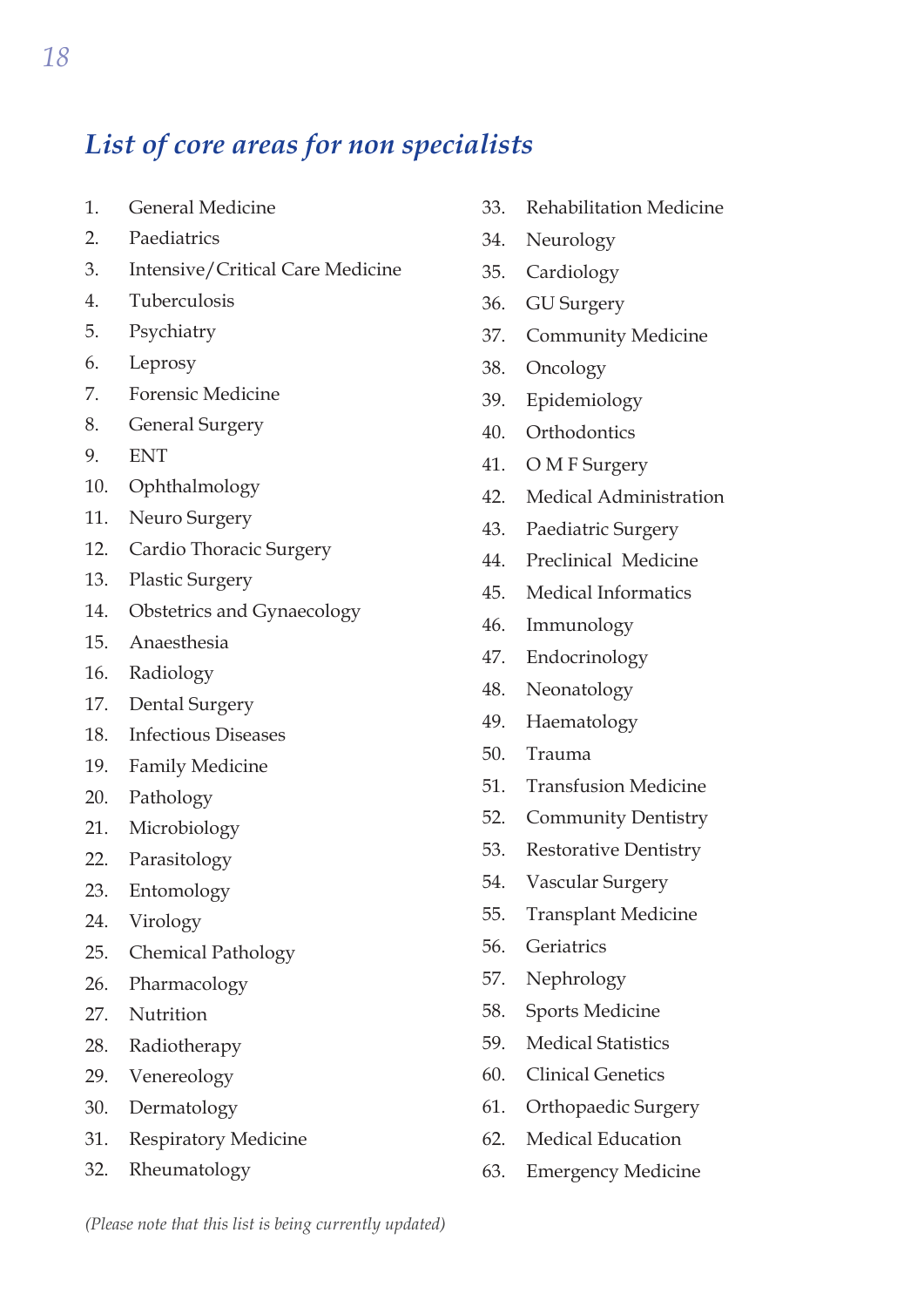# *List of specialties recognized by the PGIM and MOH*

| Anaesthesiology                                             | Certificate of Competence in Anaesthesiology<br>MD in Anaesthesiology                                                                                                                                                                                                                                             |
|-------------------------------------------------------------|-------------------------------------------------------------------------------------------------------------------------------------------------------------------------------------------------------------------------------------------------------------------------------------------------------------------|
| <b>Community Medicine and</b><br><b>Community Dentistry</b> | MSc in Community Medicine<br>MSc in Community Dentistry<br>MD in Community Medicine<br>MD in Community Dentistry                                                                                                                                                                                                  |
| <b>Clinical Oncology</b>                                    | MD in Clinical Oncology<br>MD in Paediatric Oncology (in preparation)                                                                                                                                                                                                                                             |
| <b>Dental Surgery</b>                                       | PG Diploma in General Dental Practice<br>PG Diploma in Hospital Dental Practice<br>MS in Oral & Maxillofacial Surgery<br>MS in Orthodontics<br>MS in Restorative Dentistry<br>MD in Oral Pathology                                                                                                                |
| Dermatology                                                 | MD in Dermatology                                                                                                                                                                                                                                                                                                 |
| <b>Family Medicine</b>                                      | PG Diploma in Family Medicine<br>MD in Family Medicine<br>Postgraduate Diploma in Family Medicine by DE                                                                                                                                                                                                           |
| <b>Forensic Medicine</b>                                    | PG Diploma in Legal Medicine<br>MD in Forensic Medicine                                                                                                                                                                                                                                                           |
| Medicine                                                    | PG Diploma in Tuberculosis and Chest Diseases<br>Doctor of Medicine with Board Certification in<br>General Medicine<br>Cardiology<br>Cardiac Electrophysiology<br>Endocrinology<br>Gastroenterology<br>Nephrology<br>Neurology<br>Neurophysiology<br><b>Respiratory Medicine</b><br>Rheumatology & Rehabilitation |
| <b>Medical Administration</b>                               | MSc in Medical Administration<br>MD in Medical Administration                                                                                                                                                                                                                                                     |
| Microbiology                                                | PG Diploma in Medical Microbiology<br>PG Diploma in Clinical Microbiology<br>MD in Medical Microbiology<br>MD in Parasitology<br>MD in Virology<br>MD in Mycology                                                                                                                                                 |
| <b>Obstetrics and Gynaecology</b>                           | PG Diploma in Reproductive Health<br>MD with Board Certification in<br>Obstetrics and Gynaecology<br>Gynaecological Oncology<br>Subfertility                                                                                                                                                                      |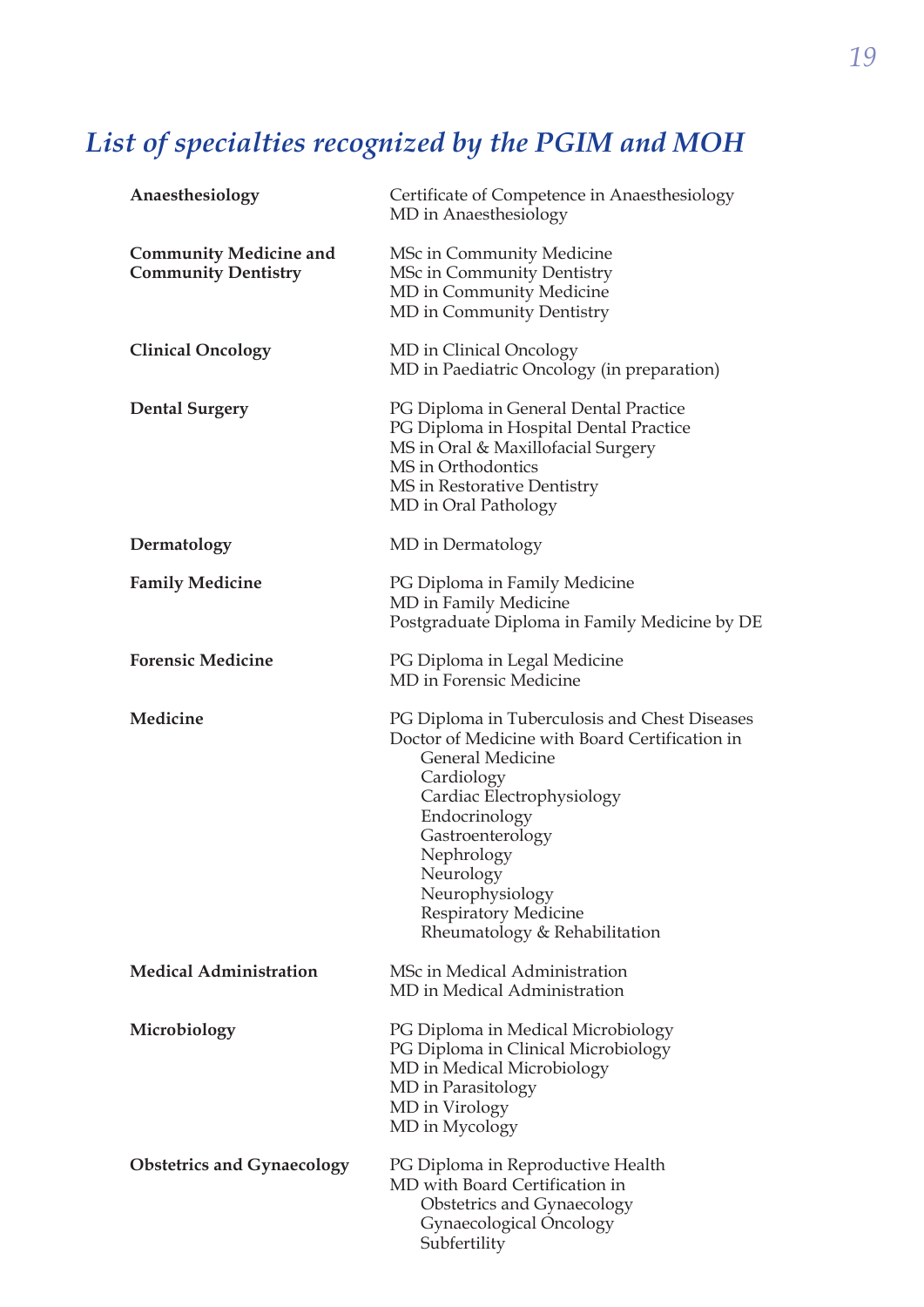| Ophthalmology                                                 | MD in Ophthalmology                                                                                                                                                                                                                                                                                                                                                                                              |
|---------------------------------------------------------------|------------------------------------------------------------------------------------------------------------------------------------------------------------------------------------------------------------------------------------------------------------------------------------------------------------------------------------------------------------------------------------------------------------------|
| Otorhinolaryngology                                           | MS in Otorhinolaryngology                                                                                                                                                                                                                                                                                                                                                                                        |
| <b>Paediatrics</b>                                            | PG Diploma in Child Health<br>MD in Paediatrics with Board Certification in<br><b>General Paediatrics</b><br>Neonatalogy<br>Paediatric Cardiology<br>Paediatric Nephrology<br>Paediatric Neurology<br>Paediatric Intensive Care                                                                                                                                                                                  |
| Pathology                                                     | PG Diploma in Pathology<br>PG Diploma in Transfusion Medicine<br>MD in Transfusion Medicine<br>MD Pathology with Board Certification in<br><b>Chemical Pathology</b><br>Haematology<br>Histopathology                                                                                                                                                                                                            |
| Psychiatry                                                    | PG Diploma in Psychiatry<br>MD in Psychiatry                                                                                                                                                                                                                                                                                                                                                                     |
| Radiology                                                     | MD in Radiology                                                                                                                                                                                                                                                                                                                                                                                                  |
| <b>Surgery</b>                                                | MD in Surgery with Board Certification in<br><b>General Surgery</b><br><b>Cancer Surgery</b><br>Cardiothoracic Surgery<br>Gastroenterological Surgery<br>Genito Urinary Surgery<br>Neurosurgery<br>Orthopaedic Surgery<br>Paediatric Surgery<br><b>Plastic Surgery</b><br><b>Thoracic Surgery</b><br>Vascular & Transplant Surgery<br>Urology & Transplant Surgery                                               |
| Venereology                                                   | PG Diploma in Venereology<br>MD in Venereology                                                                                                                                                                                                                                                                                                                                                                   |
| <b>Sports Medicine</b>                                        | Postgraduate Diploma in Sports Medicine                                                                                                                                                                                                                                                                                                                                                                          |
| Board of Study in Multi-<br><b>Disciplinary Study courses</b> | Certificate/MSc in Molecular Medicine<br>Certificate/PG Diploma/MSc/MD in Medical Education<br>Postgraduate Diploma in Critical Care<br>MSc in Biomedical Informatics<br>MSc in Medical Toxicology<br>Postgraduate Diploma in Non-communicable Disease<br>(in preparation)<br>Postgraduate Diploma in Healthcare of Elderly<br>(in preparation)<br>Postgraduate Diploma in Prenatal Medicine<br>(in preparation) |